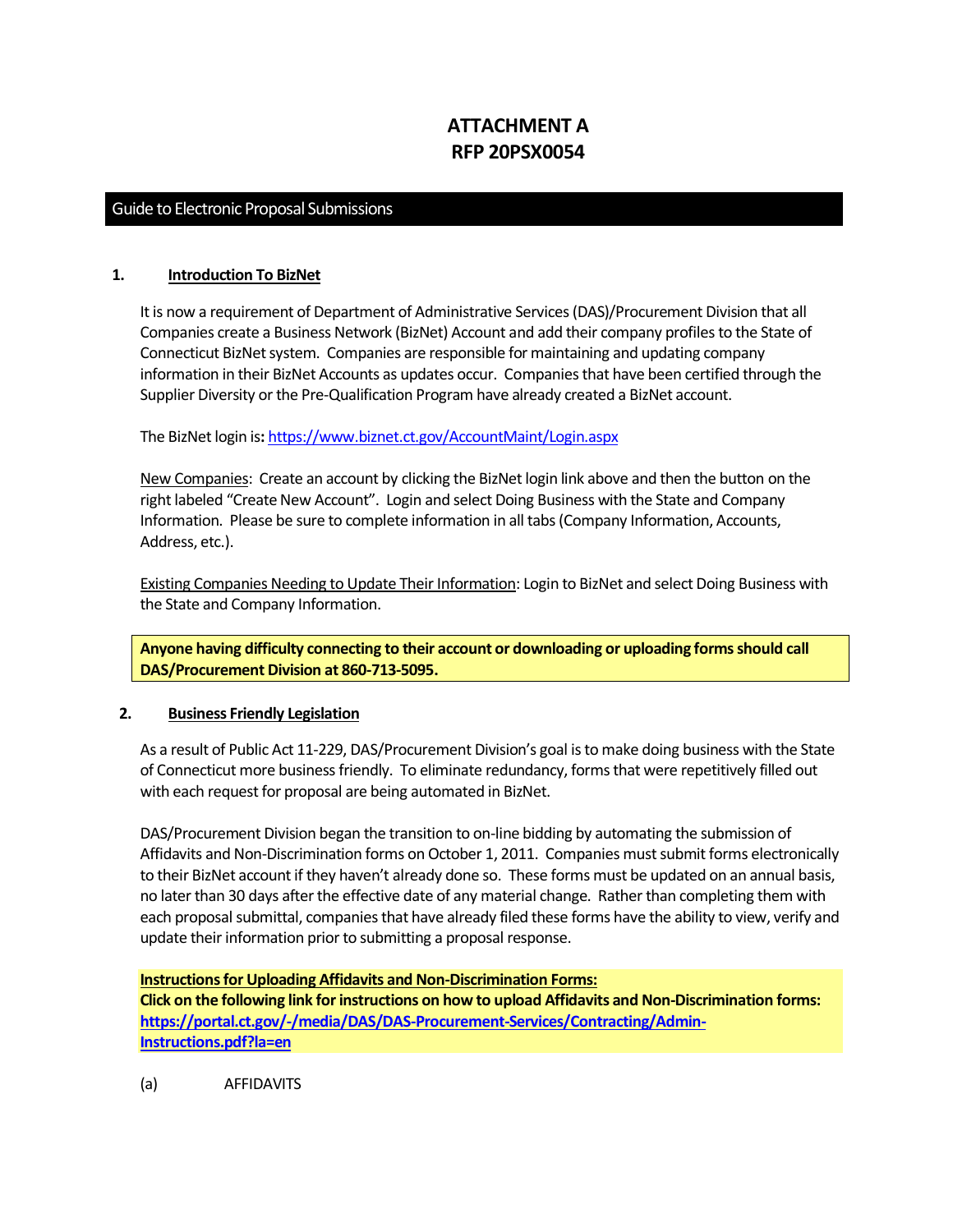**THE FOLLOWING FORMS MUST BE SIGNED, DATED, NOTARIZED, UPLOADED OR UPDATED ON BIZNET. TO OBTAIN A COPY OF THESE FORMS, YOU MUST LOGIN INTO BIZNET AND FOLLOW THE INSTRUCTIONS LISTED ABOVE.**

- (1) OPM Ethics Form 1 Gift & Campaign Contribution Certification
- (2) OPM Ethics Form 5 Consulting Agreement Affidavit
- (3) OPM Ethics Form 6 Affirmation of Receipt of State Ethics Laws Summary
- (4) OPM Ethics Form 7 Iran Certification

For information regarding these forms, please access the Office of Policy & Management's website by clicking on the following link: <http://www.ct.gov/opm/cwp/view.asp?a=2982&q=386038>

## (b) NON-DISCRIMINATION –

# **CHOOSE ONE (1) FORM THAT APPLIES TO YOUR BUSINESS. COMPLETE AND UPLOAD OR UPDATE ON BIZNET ANNUALLY. TO OBTAIN A COPY OF THESE FORMS, YOU MUST LOGIN INTO BIZNET AND FOLLOW THE INSTRUCTIONS LISTED ABOVE.**

| (1) | Form A - Representation by Individual |               | (Regardless of Value)        |
|-----|---------------------------------------|---------------|------------------------------|
| (2) | Form B - Representation by Entity     |               | (Valued at \$50,000 or       |
|     | less)                                 |               |                              |
| (3) | Form $C -$ Affidavit by Entity        | (RECOMMENDED) | (Valued at \$50,000 or more) |
| (4) | Form D – New Resolution by Entity     |               |                              |
| (5) | Form E - Prior Resolution by Entity   |               |                              |

For information regarding these forms and on which form your company should complete, please access the Office of Policy & Management's website by clicking following link: [http://www.ct.gov/opm/cwp/view.asp?a=2982&q=390928&opmNav\\_GID=1806](http://www.ct.gov/opm/cwp/view.asp?a=2982&q=390928&opmNav_GID=1806)

## **3. Online Proposal Responses**

Any proposal posted by DAS/Procurement Division must be submitted electronically. The common forms listed below have also been automated in the BizNet system. In addition, specific forms are now fillable, as noted below. To complete forms; download them from your BizNet account, complete your submittal response, and then upload these completed documents (as well as any other required submittal documents) through BizNet prior to date and time upon which the Proposal is due pursuant to the RFP. Late submissions will not be accepted. All proposals response submitted must be e-signed. Proposals that are not e-signed are not received by DAS/Procurement and cannot be viewed or considered. If any required documents have not been uploaded, the system will not allow you to e-sign. After successful esignature, Proposers will get a confirmation that their proposal has been successfully submitted. If you do not receive this electronic confirmation, please contact DAS/Procurement at 860-713-5095. Proposals are not publicly opened and are not available for viewing until after the Contract has been awarded.

- Contractor Information/Electronic Signature Page Web Based fillable Form
- Employment Information Form (DAS-45) Web Based fillable Form
- Statement of Qualifications (DAS-14) PDF Fillable Form
- Connecticut Economic Impact Form (DAS-46) Web Based fillable Form
- Contract Exhibit B Price Schedule (RFP-16)
- RFP Addendum (RFP-18) if applicable